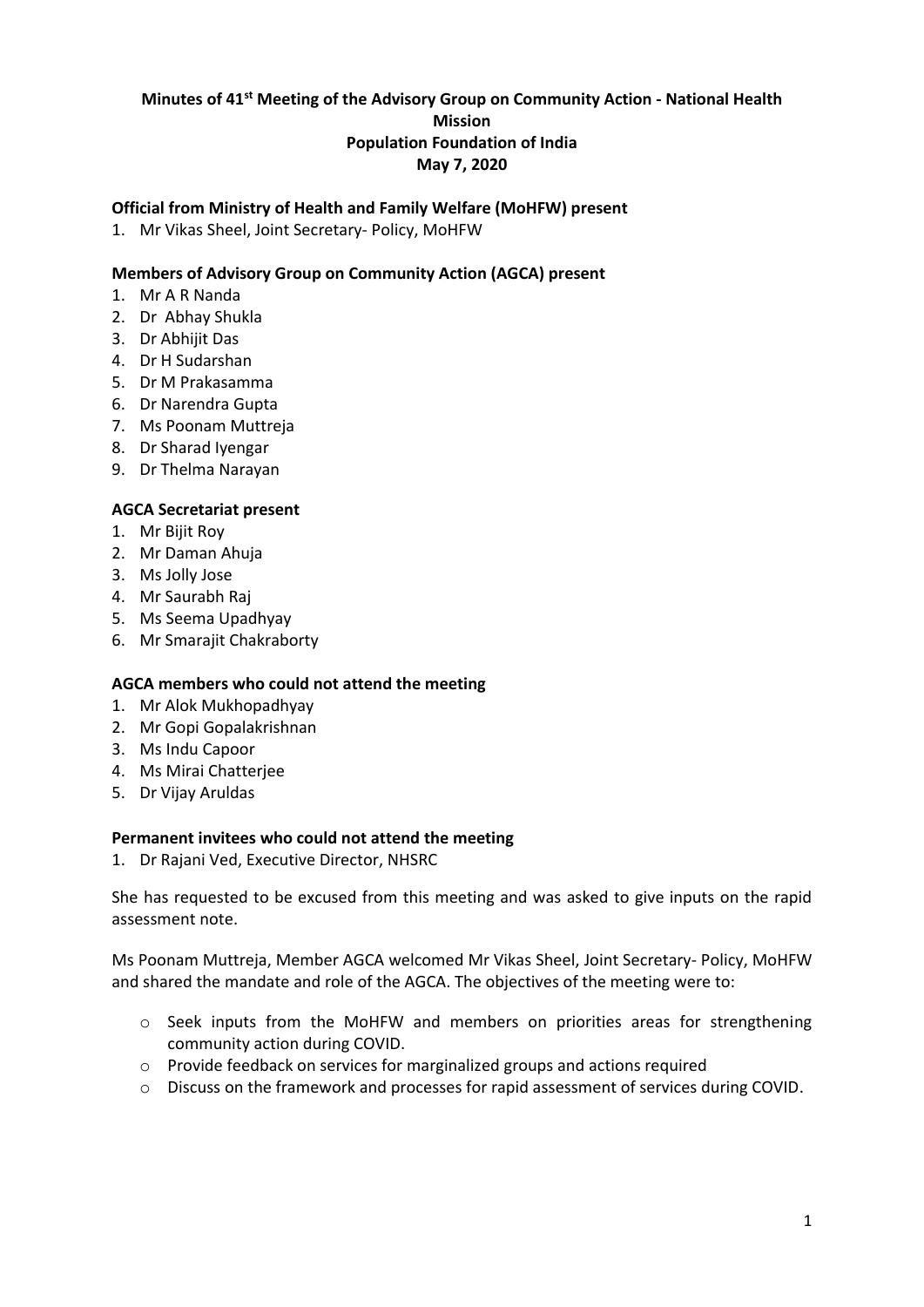# **A. Priorities areas for strengthening community action during COVID**

Mr Vikas Sheel shared the following:

# **COVID 19 – priorities and response by the government**

- The MoHFW and state governments are making concerted efforts to ensure availability of both COVID and general health services.
- Over 2 lakhs Personal Protective Equipment (PPE) kits are now being produced every day and sent across states.
- Detailed guidelines have been issued to resume all services related to reproductive child health, family planning, abortions, dialysis, care for cancer patients, and TB services across green and orange zones. In addition, facility based services will be available in buffer areas within red zones. The providers have received training and PPE kits.
- Tele-medicine facilities have been initiated to cater to the OPD needs. This also helps reduce work load at the health facilities.
- State governments have been allowed flexibility to re-purpose funds from one head to another for COVID responses. This is allowed till June 30, 2020. The MoHFW will take stock and decide on resource allocations post COVID.

# **Suggestions from the AGCA Members**

- CAH budgets approved by the MoHFW as part of the State Programme Implementation Plans (PIPs) need modifications to address the emerging needs related to COVID.
- There should be a balance between delivering both COVID and routine health services. For example, in Chittorgarh district in Rajasthan, 200 beds have been earmarked for COVID cases in a 300 bedded hospital. However, only 20 beds were occupied for COVID treatment.
- Institutional deliveries and family planning services have been declined in many states.
- MOHFW to send a letter to state governments regarding role of the AGCA and to seek support on community action especially during COVID situations.

# **Support requested from the AGCA**

Mr Vikas Sheel requested the AGCA to provide support on the following:

- Develop a communication plan and materials for awareness generation on the following:
	- a. Basic symptoms of COVID
	- b. Dos and Don'ts
	- c. Norms for social distancing- more relevant for rural areas where the perceived threat is low
	- d. Virulence factors
	- e. Risk groups: +45 years, co-morbidities diabetes, hypertension, consumption of tobacco
	- f. Personal hygiene, spitting in public spaces
	- g. Norms for community members on Village Health Sanitations and Nutrition Days (VHSNDs) - social distancing, increased waiting time, being patient, scheduling their visits. etc.
	- h. Guidance for patients to reach appropriate level of health facility.
- The AGCA should work in partnership and compliment efforts to the state governments.
- Community engagement efforts should be concentrated in urban areas, especially to reach the underprivileged and the aged.
- Strategies can be made to engage the Resident Welfare Associations (RWAs) and people residing in old age homes.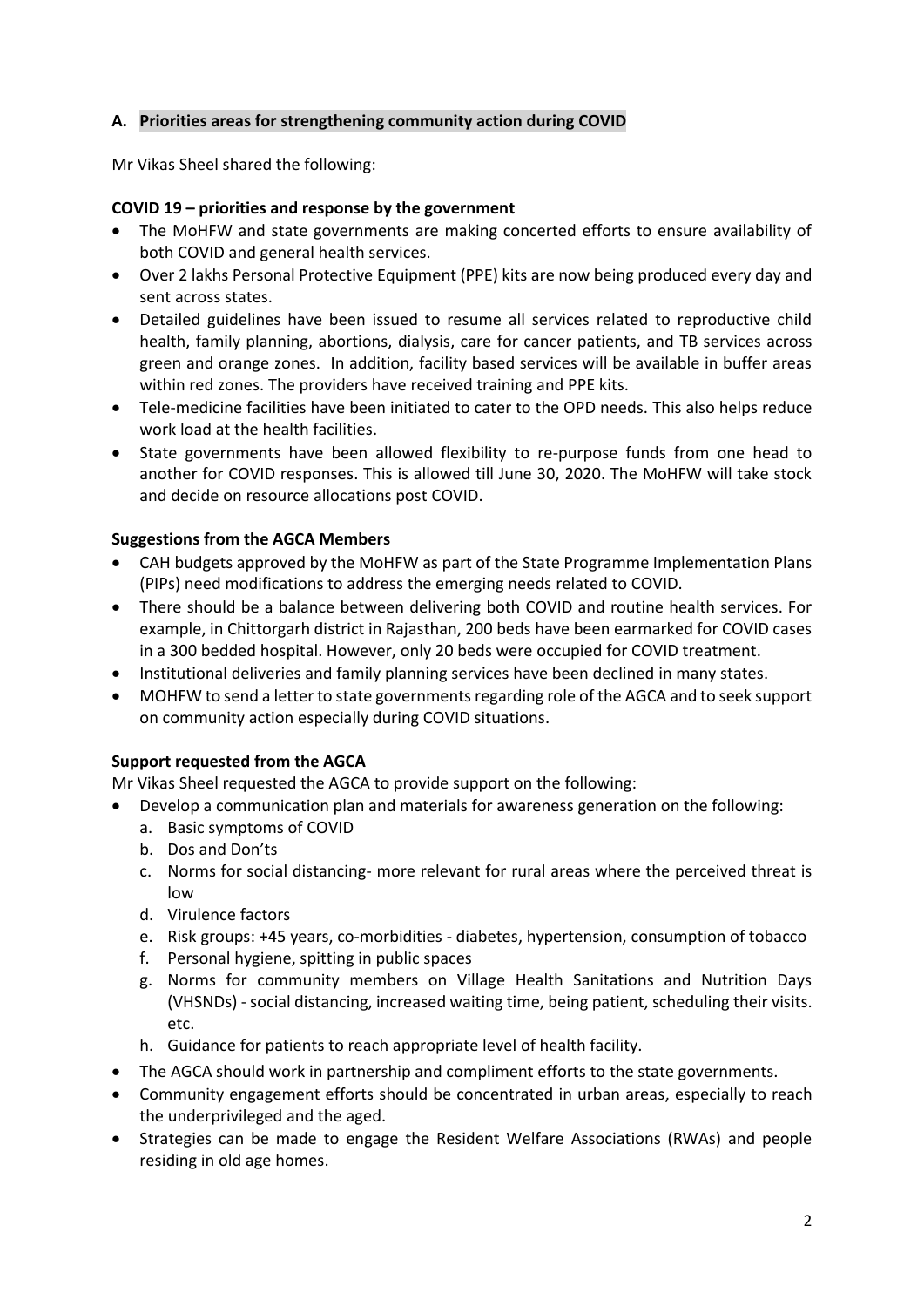- Support state governments in developing outreach communication materials for resumption of services such as chemotherapy, dialysis, blood transfusion, emergency surgeries as well as tele- medicine services. This includes strengthening the service of 104 helplines.
- The AGCA can document and disseminate good practices on community action for COVID mitigation- as an exchange forum.
- Suggested Population Foundation of India to write to him and with a copy to Dr Rajani Ved, Executive Director, NHSRC regarding the My Gov materials and its dissemination.

#### **Condolence for Dr Saraswati Swain**

The group paid homage to Dr Saraswati Swain who passed away on January 15, 2020. She was a member of the AGCA since January 2008. The AGCA members conveyed their heartfelt condolences to her family. The message was shared with her family after her demise.

#### **B. Discussions on framework and processes for rapid assessment of health system response during COVID**

The AGCA proposed to undertake a rapid assessment of health system response during COVID in selected states. The objectives of the assessment would include the following:

- i. Status of delivery of health services for COVID and general health
- ii. Knowledge of and access to key entitlements by the community
- iii. Identify key issues and challenges faced by communities and individuals
- iv. Perspectives of health providers in delivering services and managing responses

Key suggestions from the AGCA members were:

- The assessment should focus on collecting community perspectives and experiences on the following issues:
	- $\circ$  Access to emergency services such as availability of ambulances, referral services -intra and inter district levels
	- o Telemedicine services
	- o Equitable access to testing and treatment for COVID
	- $\circ$  Continuity of care-dialysis, tuberculosis
	- $\circ$  Supply of medicines and family planning commodities at the village and facility levels
	- o Vulnerability of migrants who are returning home
	- o Community level misconceptions, barriers, stigma and fear
	- o Functionality and access to services at private clinics and hospitals
	- o Issues of denial of services, inappropriate behavior of health providers
- Assessment should highlight universal/ common issues at community level and not pin down on anecdotal incidences, which will be counterproductive.
- Report should also highlight good practices and positive efforts in the field.
- Efforts should be made share and resolve the operational gaps with block and especially with district level officials. The critical and policy level issues should only be taken to the state and national levels.
- It would be helpful to have a letter issued from the MoHFW to state governments on the assessment.
- The assessment can be initiated in 4 states: Rajasthan, Gujarat, Maharashtra, and Karnataka. The Secretariat will seek inputs from Ms Mirai Chatterjee and Ms Indu Capoor on feasibility to undertake the assessment in the state of Gujarat. Members felt that further deliberations would be required for finalising the states.